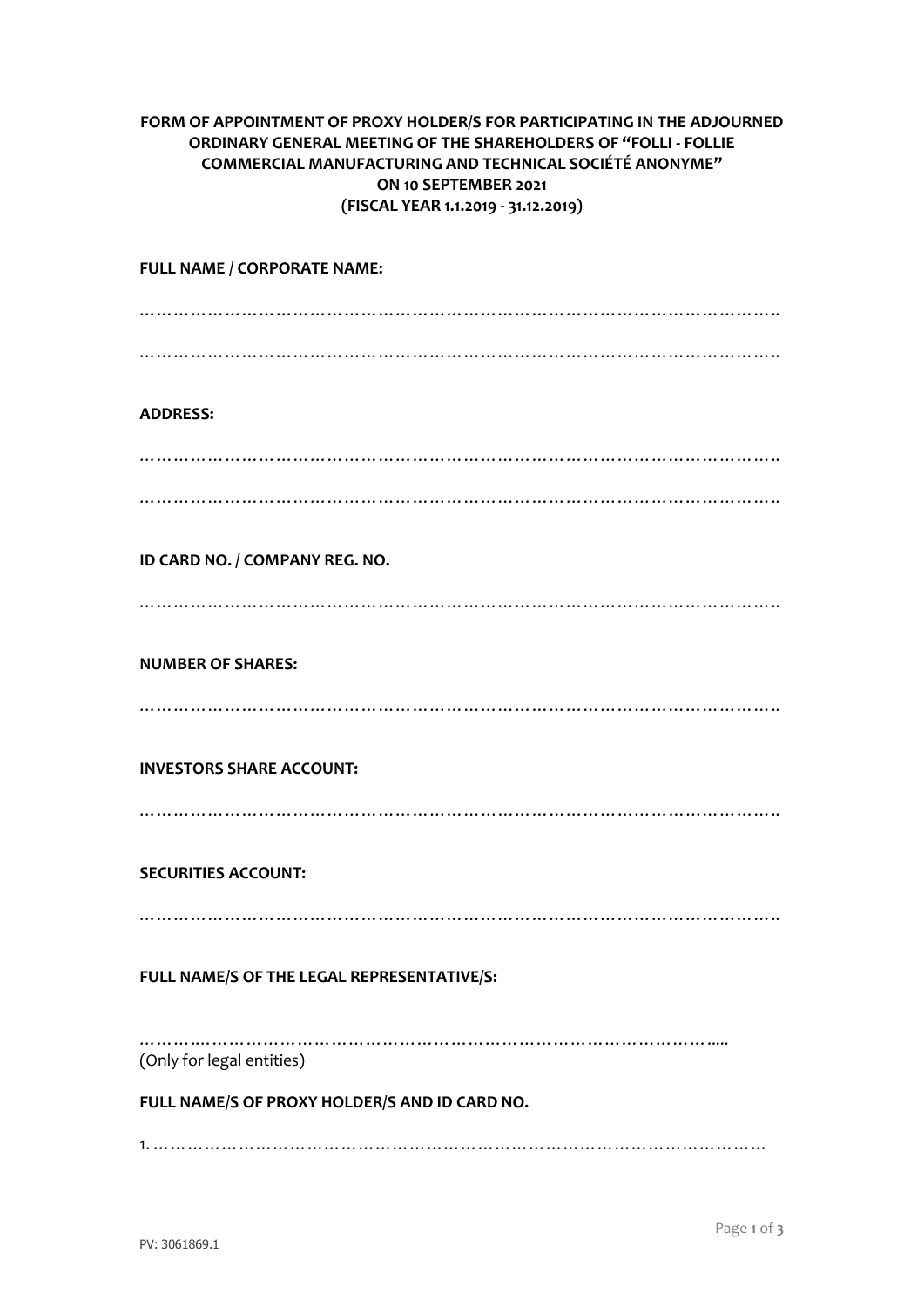2. ……………………………………………………………………………………………… 3. ………………………………………………………………………………………………

MANNER OF VOTING (for example in case of appointment of more than one proxy holders all proxy holders may act jointly or each of them may act severally, so in case that more than one proxy holders each of which may act severally attend the General Meeting, the first one excludes the second and the third ones, and the second one excludes the third one, etc.):

………………………………………………………………………………………………….. ………………………………………………………………………………………………….. ………………………………………………………………………………………………….. ………………………………………………………………………………………………….. …………………………………………………………………………………………………..

## **ITEMS OF THE AGENDA:**

- 1. Approval of the annual corporate and consolidated financial statements for the financial year of 1.1.2019 - 31.12.2019.
- 2. Approval of the overall administration of the Company during the fiscal year 1.1.2019 31.12.2019, and discharge of the members of the Board of Directors from any liability for said fiscal year.
- 3. Decision for the discharge of the members of the (current) Board of Directors and the Chartered Auditor from any liability relating to the drafting and the ordinary audit of the annual corporate and consolidated financial statements for the fiscal year 1.1.2019 - 31.12.2019.
- 4. Election of the Chartered Auditors for the fiscal year 2020 and determination of their remuneration.
- 5. Discussion on the remunerations report for the fiscal year 2019 and consulting vote pursuant to article 112 para. 3 of Law 4548/2018.
- 6. Approval of all kinds of remuneration and compensation of the members of the Board of Directors paid during the fiscal year 2019.
- 7. Presentation of the activities report by the Company's Audit Committee (pursuant to article 44 §1 sent' θ of Law 4449/2017).